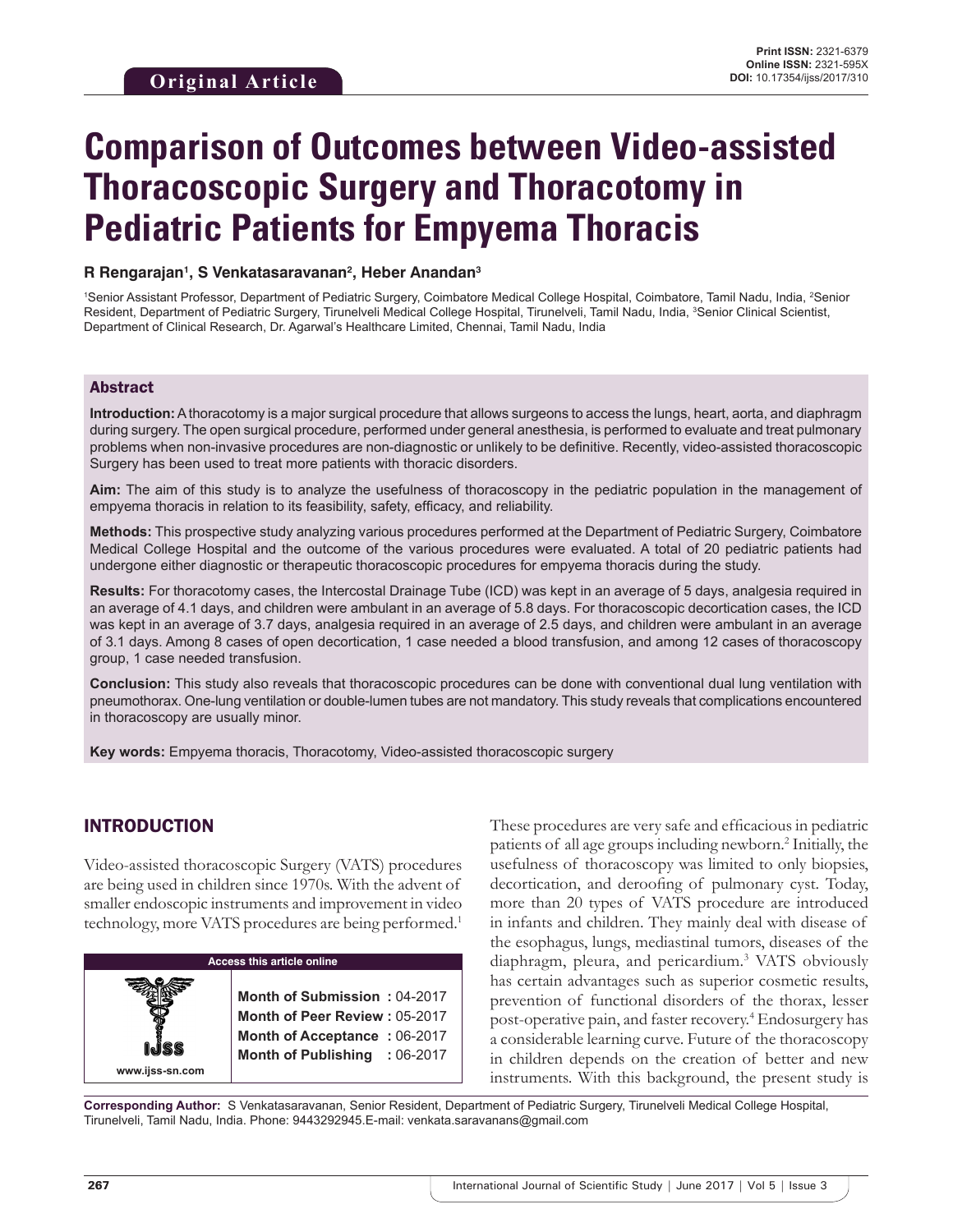intended to analyze various thoracoscopic procedures performed in our institution and examine the merits and demerits of this procedure.

### **Aim**

The aim of this study is to analyze the usefulness of thoracoscopy in pediatric population in the management of empyema thoracis in relation to its feasibility, safety, efficacy, and reliability.

## MATERIALS AND METHODS

This prospective study analyzing various procedures performed at the Department of Pediatric Surgery, Coimbatore Medical College Hospital and the outcome of the various procedures were evaluated. The Institutional Ethics Committee approval and informed consent from parents were obtained. A total of 20 pediatric patients had undergone either diagnostic or therapeutic thoracoscopic procedures for empyema thoracis during the study.

All patients who were investigated and confirmed of their diagnosis were taken up for therapeutic procedures. All patients received general anesthesia, controlled ventilation. Lateral decubitus position was used with the side of the pathology remaining upward. Dual lung ventilation used. Pneumothorax created with CO<sub>2</sub> or atmospheric air. Number of ports varied according to the pathology and as per the need. No specialized instruments used. All patients received chest tubes following the procedure. Post-operative analgesia was given as per children's need.

## RESULTS

The various observations made in this prospective study were recorded and analyzed. The following results were obtained from 20 pediatric patients. 12 male pediatric cases and 8 female pediatric cases underwent surgery.

Maximum number of cases was in 2-4 years group, followed by <2 years and <6 years age groups, respectively (Figure 1).

The etiological distribution of cases of empyema showed 19 cases were due to parapneumonic effusion and 1 case was due to tuberculosis.

Most of the patients with empyema thoracis sought medical help within 1 week of onset of symptoms. (Figure 2).

Table 1 shows the duration of illness and the type of procedure required to manage the patients. For patients' presenting with less than a week of symptoms, feasibility of thoracoscopic procedure was higher. If the duration is more than 2 weeks, most of the patients needed thoracotomy for decortication (Table 1).

Table 2 shows the patients who needed thoracotomy for decortication as the procedure of choice which also shows most of the patients have come with duration of illness more than 2 weeks. Initial thoracoscopy revealed fibrothorax, which was later converted to thoracotomy (Table 2).

For thoracotomy cases, the Intercostal Drainage Tube (ICD) was kept in an average of 5 days, analgesia required in an average of 4.1 days, and children were ambulant in an average of 5.8 days.

Most of the patients who had come earlier for the management of pyothorax needed only thoracoscopic decortication. For thoracoscopic decortication cases, the







**Figure 2: Distribution of duration of illness**

#### **Table 1: Distribution of procedure done**

| <b>Duration of</b><br>illness (weeks)<br>$<$ 1 | <b>Procedure</b>          |                         |  |  |  |
|------------------------------------------------|---------------------------|-------------------------|--|--|--|
|                                                | <b>Thoracoscopy alone</b> | <b>VATS+Thoracotomy</b> |  |  |  |
|                                                | 9(82)                     | 2(18)                   |  |  |  |
| $1 - 2$                                        | 2(40)                     | 3(60)                   |  |  |  |
| >2                                             | 1(25)                     | 3(75)                   |  |  |  |

VATS: Video‑assisted thoracoscopic Surgery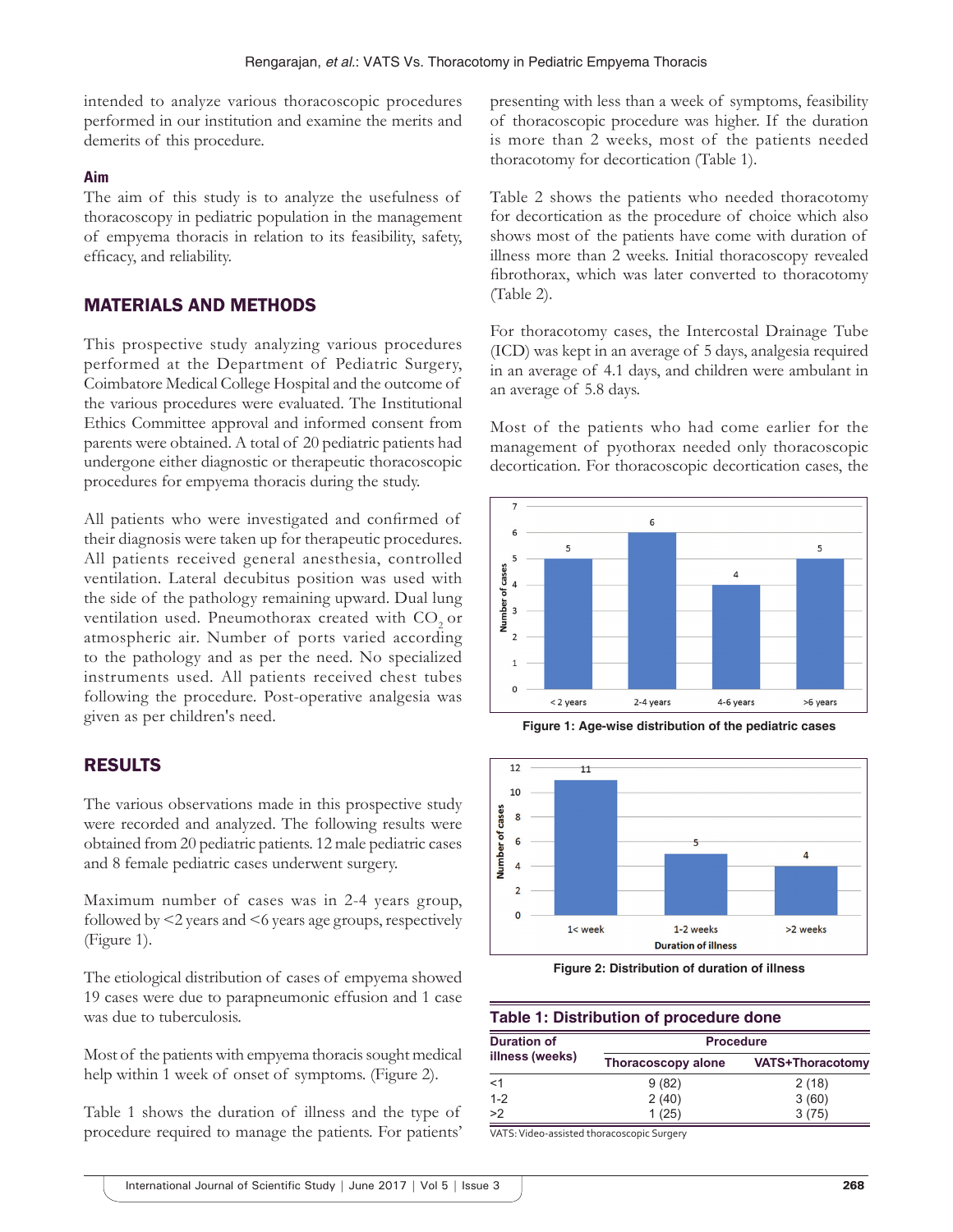| Table 2: Distribution of diagnostic thoracoscopy and thoracotomy (8 cases) |                        |                          |                                 |           |                   |                                   |  |
|----------------------------------------------------------------------------|------------------------|--------------------------|---------------------------------|-----------|-------------------|-----------------------------------|--|
| <b>Duration of Illness</b>                                                 | <b>Number of ports</b> | <b>Blood transfusion</b> | Number of days (post-operative) |           |                   | <b>Outcome</b>                    |  |
|                                                                            |                        |                          | <b>ICD kept</b>                 | Analgesia | <b>Ambulation</b> |                                   |  |
| 1 month                                                                    |                        | Yes                      |                                 |           |                   | Good lung expansion               |  |
| 2 weeks                                                                    |                        | Yes                      |                                 |           |                   | Good lung expansion               |  |
| 8 days                                                                     |                        | Yes                      |                                 |           | 6                 | Good lung expansion               |  |
| 2 weeks                                                                    |                        | Yes                      |                                 |           | 6                 | Good expansion                    |  |
| 5 days                                                                     |                        | Yes                      |                                 |           |                   | Bronchopleural fistula            |  |
| 3 weeks                                                                    |                        | Yes                      |                                 |           |                   | Bilateral pleural effusion        |  |
| 5 days (conversion)                                                        |                        |                          | 10                              | 5         | 6                 | Mini-thoracotomy - good expansion |  |
| 1 month (conversion)                                                       |                        | Yes                      |                                 |           |                   | Good lung expansion               |  |

ICD: Intercostal Drainage Tube

#### **Table 3: Distribution of thoracoscopic decortication (12 cases)**

| <b>Duration of illness</b> | <b>Number of ports</b> | <b>Blood transfusion</b> |                 | Number of days (post-operative) | <b>Outcome</b>    |                     |
|----------------------------|------------------------|--------------------------|-----------------|---------------------------------|-------------------|---------------------|
|                            |                        |                          | <b>ICD kept</b> | Analgesia                       | <b>Ambulation</b> |                     |
| 7 days                     |                        |                          |                 |                                 |                   | Good lung expansion |
| 7 days                     |                        | Yes                      |                 |                                 |                   | Good lung expansion |
| 2 months                   |                        |                          |                 |                                 |                   | Expired             |
| 2 weeks                    |                        |                          |                 |                                 |                   | Good lung expansion |
| 7 days                     |                        |                          |                 |                                 |                   | Good lung expansion |
| 10 days                    |                        |                          |                 |                                 |                   | Good expansion      |
| 7 days                     |                        |                          |                 |                                 |                   | Good lung expansion |
| 2 days                     |                        |                          |                 |                                 |                   | Good lung expansion |
| 5 days                     |                        |                          |                 |                                 |                   | Good lung expansion |
| 7 days                     |                        |                          |                 |                                 |                   | Good lung expansion |
| 7 days                     |                        |                          |                 |                                 |                   | Good lung expansion |
| 5 days                     |                        |                          |                 |                                 |                   | Good lung expansion |

ICD: Intercostal Drainage Tube

ICD was kept in an average of 3.7 days, analgesia required in an average of 2.5 days, and children were ambulant in an average of 3.1 days. Among 8 cases of open decortication, 1 case needed blood transfusion, and among 12 cases of thoracoscopy group, 1 case needed transfusion (Table 3).

Table 4 shows the 4 pediatric patients who had complications in this study group, 1 case prolonged air leak, 1 case residual disease, and 2 cases in open thoracotomy group had wound infection. Even though there are two mortalities in this series which are unrelated to thoracoscopic procedures.

## **DISCUSSION**

The various results and observations made from this study were compared with similar studies, and the outcome is discussed here. The feasibility and safety of VATS in children have been shown in several series. Conversion rate according to the series of studies discussed was 7% to 11%, conversion rate in the present study is  $10\%$  (Figure 3).<sup>5-7</sup>

If the patients seek medical help earlier within 1 week, the condition was managed with thoracoscopic decortication. If the duration of symptoms was more than 1 week,

## **Table 4: Distribution of complications**

| <b>Total number</b> | Anesthesia               | <b>Insertion</b> | <b>Post-operative</b> |  |
|---------------------|--------------------------|------------------|-----------------------|--|
| of cases            | related                  | related          |                       |  |
| 20                  | $\overline{\phantom{0}}$ |                  |                       |  |



**Figure 3: Comparison of the study results**

most of the patients will require open thoracotomy which increases the morbidity to the patient. VATS has been used in children for debridement of the pleural space failing ICD insertion. Several authors have presented their successful experiences with thoracoscopic drainage of empyemas in children (Table 5).<sup>8-12</sup>